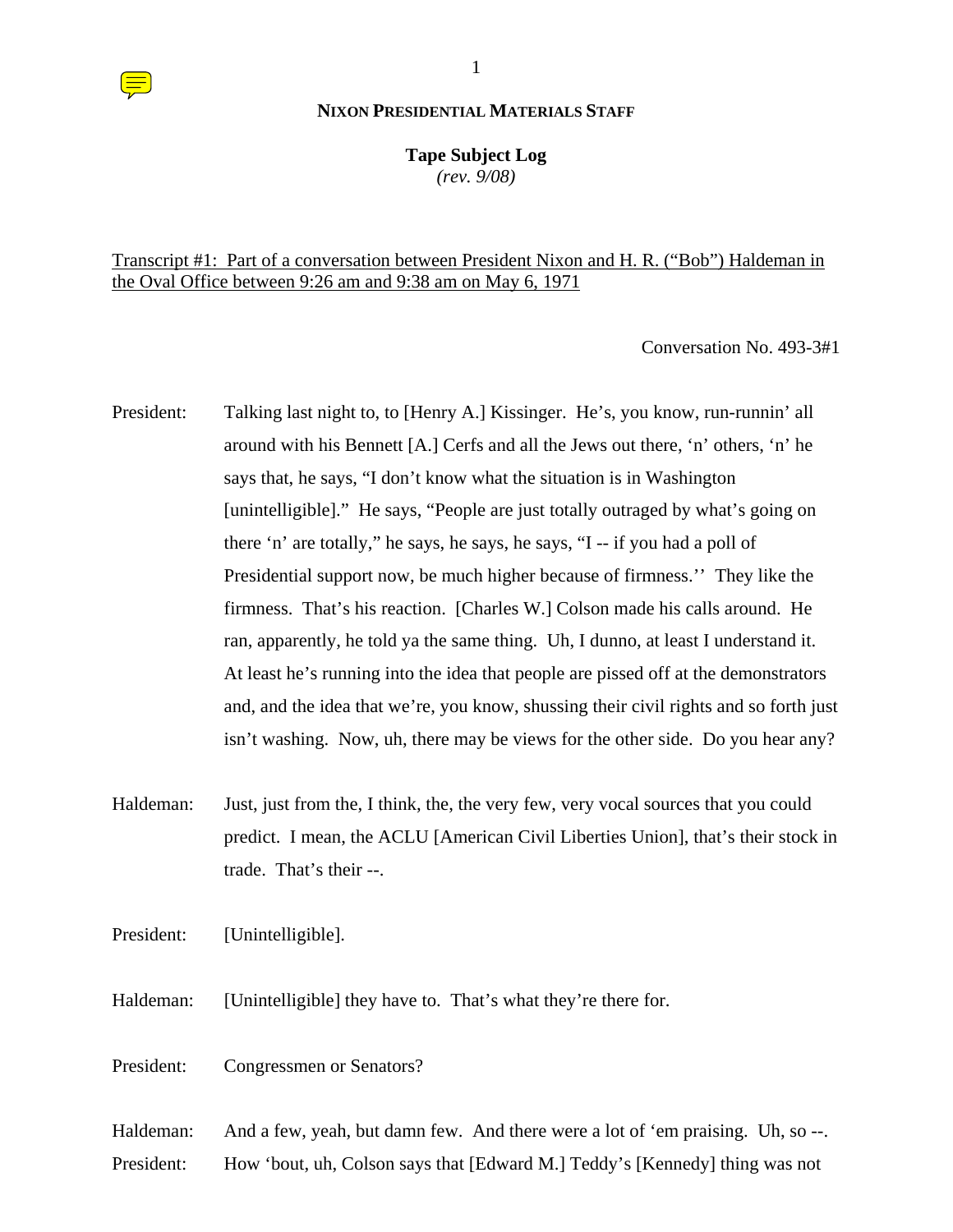# **Tape Subject Log**

*(rev. 9/08)*

Conv. No. 493-3#1 (cont.)

as, didn't go as far. He said that it was a staff man up to this point, that Teddy hasn't himself announced he's going to do it. Says --.

- Haldeman: Teddy's playing a very strange game. He's --.
- President: Is he?

Haldeman: Yeah. He's out, he's disappeared some place. He was here. But he said he wasn't and now he's gone.

President: Umh.

Haldeman: He was out in Ohio. He had a speaking engagement in Cincinnati in that, that, there was a inadvertent leak in calling his office that, uh, where the girl said, "Well, he may speak on that point at Kent State tonight." And then a staff man on his office said, "No, the Senator is not speaking at Kent State."

President: Why?

Haldeman: Well, he had booked himself into Cincinnati obviously so that he could do Kent State if he wanted to and then was watching to see whether he wanted to do it, for some reason decided he didn't want to, and didn't do it. Son-of-a-bitch is just clever as hell, though. I mean, he [unintelligible].

President: Why is that [unintelligible], Bob [unintelligible]?

Haldeman: The girl in his office thought he was gonna do Kent State.

President: Right, right, Kennedys always do. Play it sorta, well, either way. He's on one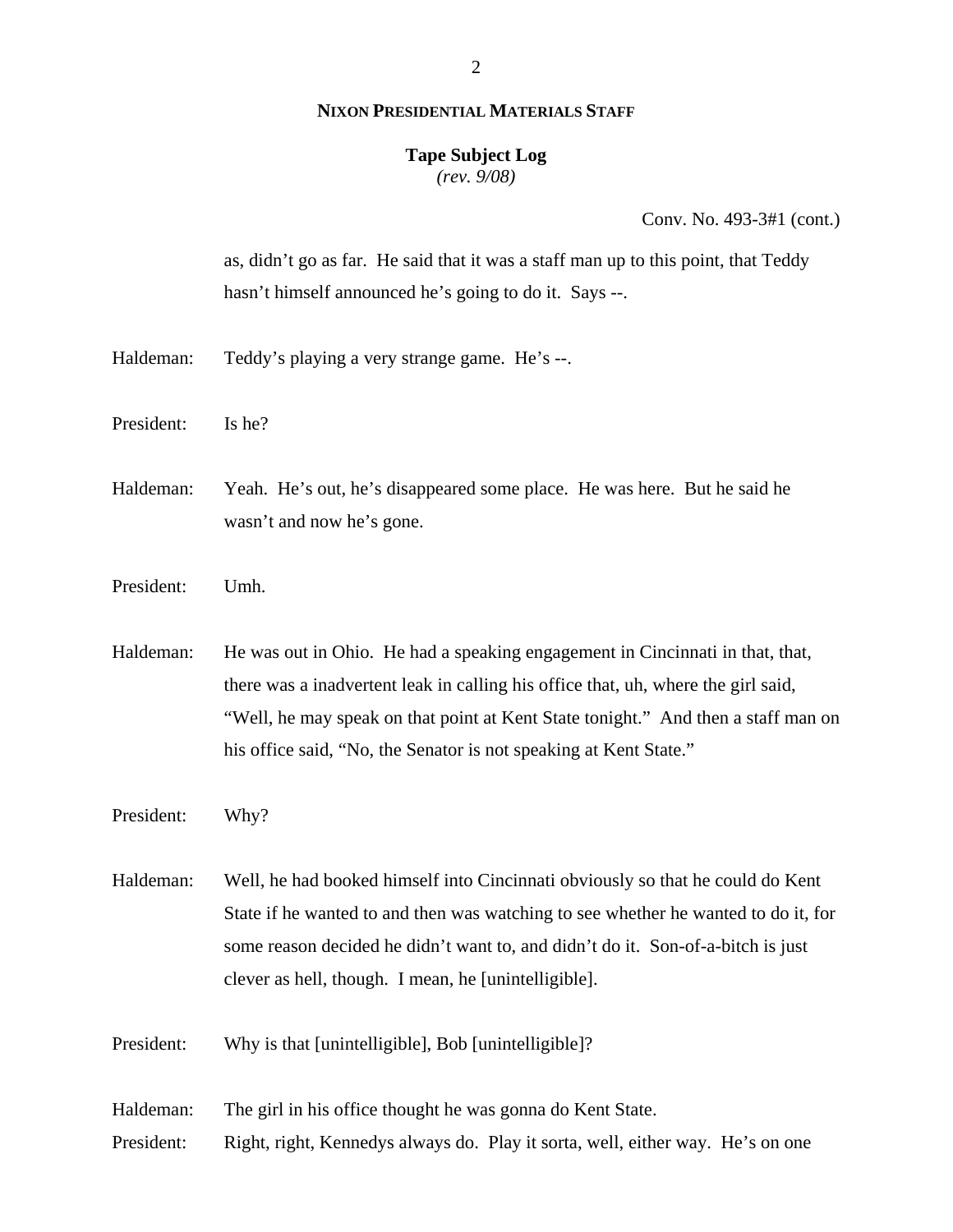#### **Tape Subject Log**

*(rev. 9/08)*

Conv. No. 493-3#1 (cont.)

side one day, an' one side the other, so that he's playin' all sides. He's a tough guy an' a ballbuster [unintelligible].

- Haldeman: Stops [unintelligible] pull [unintelligible] he work out best.
- President: Maybe we ought to do a little more of it.
- Haldeman: But he didn't, uh, he didn't go to Kent State.
- President: He may have just have, he may be just polling, have had to. He's turning into -you know what I mean. Kennedys don't act without checkin' the wind. Could be that that's part of it.
- Haldeman: [Unintelligible].
- President: Very interesting, I never thought of you as -- make a note. When Henry gets back, I want you, get him to see Howard Stein on one occasion and Jack [J.] Dreyfus [Jr.] on another -- a little briefing. Both so obsessed with the peace issue, I mean, the Soviet-Chinese, -- don't do it 'til it's gone a little bit further, but I mean, what I'm getting at is that Stein calls Henry and of course Jack Dreyfus would be delighted to come in anyway.
- Haldeman: Yeah.
- President: My view is that, looking at this two ways: one, the purpose is, is to --
- Haldeman: Um.

President: -- is discuss, is to try to cool Stein off on his support of our opponents. The other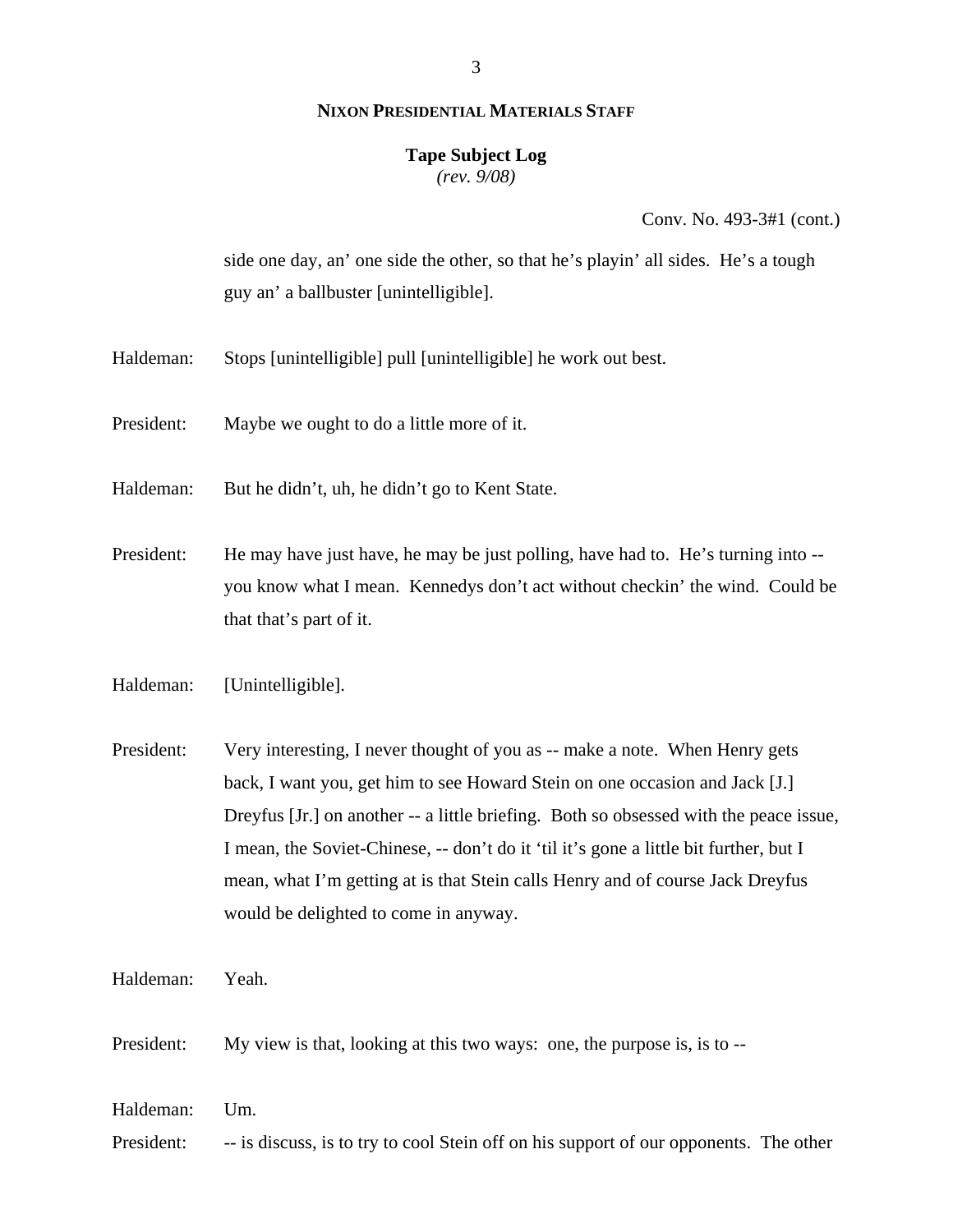# **Tape Subject Log**

*(rev. 9/08)*

Conv. No. 493-3#1 (cont.)

purpose is, is to set Dreyfus up for maybe support on the, uh, one of, uh, House people, see? 'Cause Dreyfus has a personal feeling that's pretty good. And a, why don't you put [Robert H.] Finch, when he gets back, on the Norton Simon thing?

Haldeman: Right.

President: Norton Simon needs attention. An' a lot of other things that were, that were rushin' around, gettin' two million bucks, 'n' all that sort of thing. And then we hang over his head the possibility that somethin's gonna happen here. [Unintelligible] the best man.

Haldeman: Yes, but there again it wouldn't be a bad idea to get, uh, get Norton in to see Henry.

President: Norton's a Jew.

Haldeman: Yes, you're damn right.

President: He is?

Haldeman: He sure is.

President: All right, bring him in to see Henry. Henry says, "That's all right, look what we're doin' here. We can't tell ye, but you're gonna look awful bad."

Haldeman: Norton's the type that would really be dazzled by Henry, just like Stein and Dreyfus would be.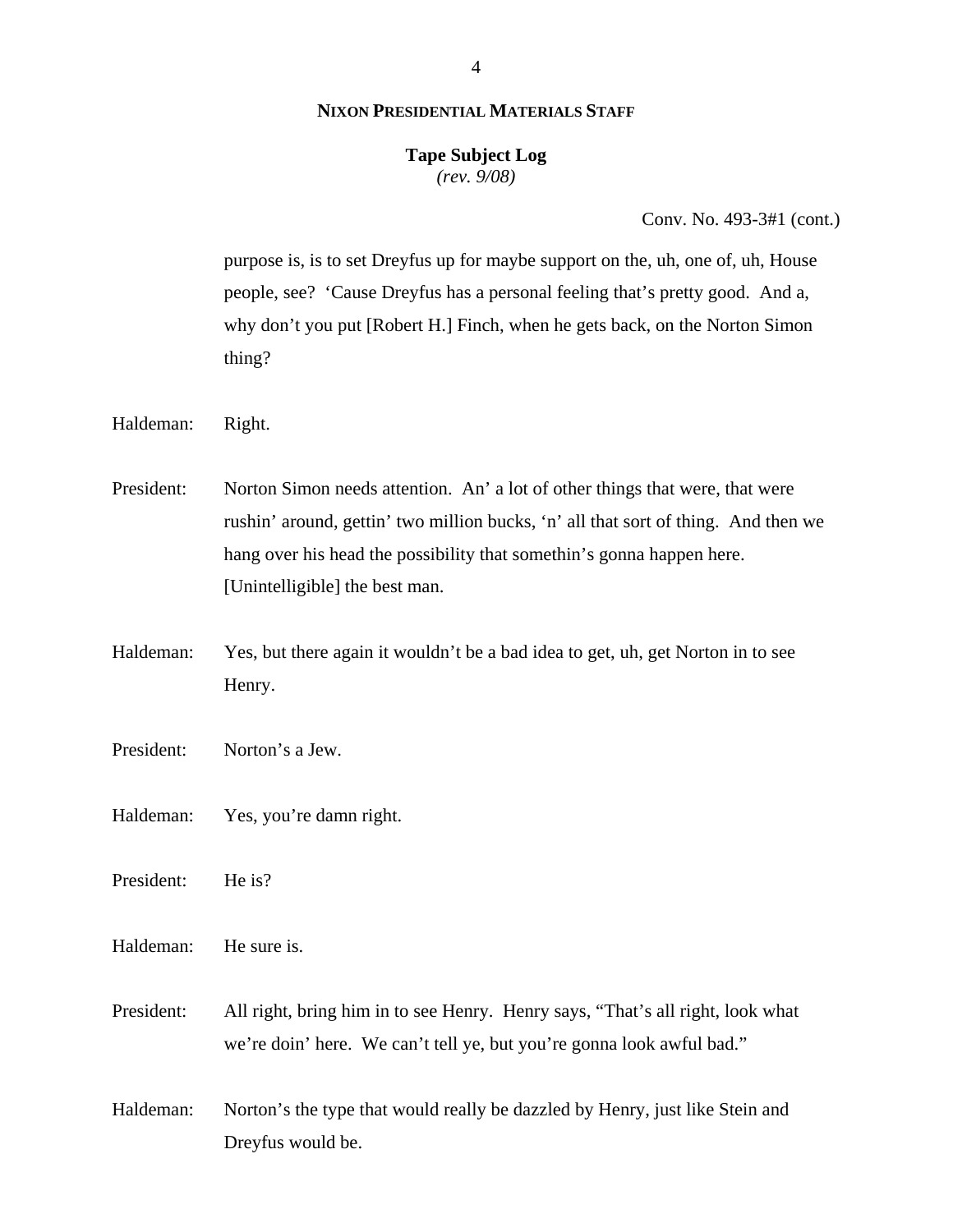5

#### **NIXON PRESIDENTIAL MATERIALS STAFF**

### **Tape Subject Log** *(rev. 9/08)*

Conv. No. 493-3#1 (cont.)

President: Would he?

Haldeman: Yeah.

President: All right. Now you, you arrange that and force them in Henry's schedule and it could be so much more important, Bob, that --

Haldeman: Yeah.

President: -- a lot of people that he does see are important, you know. This, these things, these three could be enormously important to us. You see, I have a feeling, I mean, it's, uh, i-i-it's not just, just, uh, you know, know-nothing reaction, I mean, people like Manolo [Sanchez] and others. You know, the average people say this, but you know God damn well it's true. He says, "Who's paying for these kids to spend all this time down there?" Now somebody is costin' a hell of a lot of money. You know that, right? These demonstrations cost money. You know that damn Honor America Day -- hell, took some of our richest people, they --

Haldeman: That's right.

President: -- had to cough up fifteen hundred, a thousand bucks a piece. You know, it cost a million dollars.

Haldeman: There's a lot of money in this, this thing took a lot of money, too. In some ways this was better organized than Honor America Day, as far as the money spending was [unintelligible].

President: Um-hum.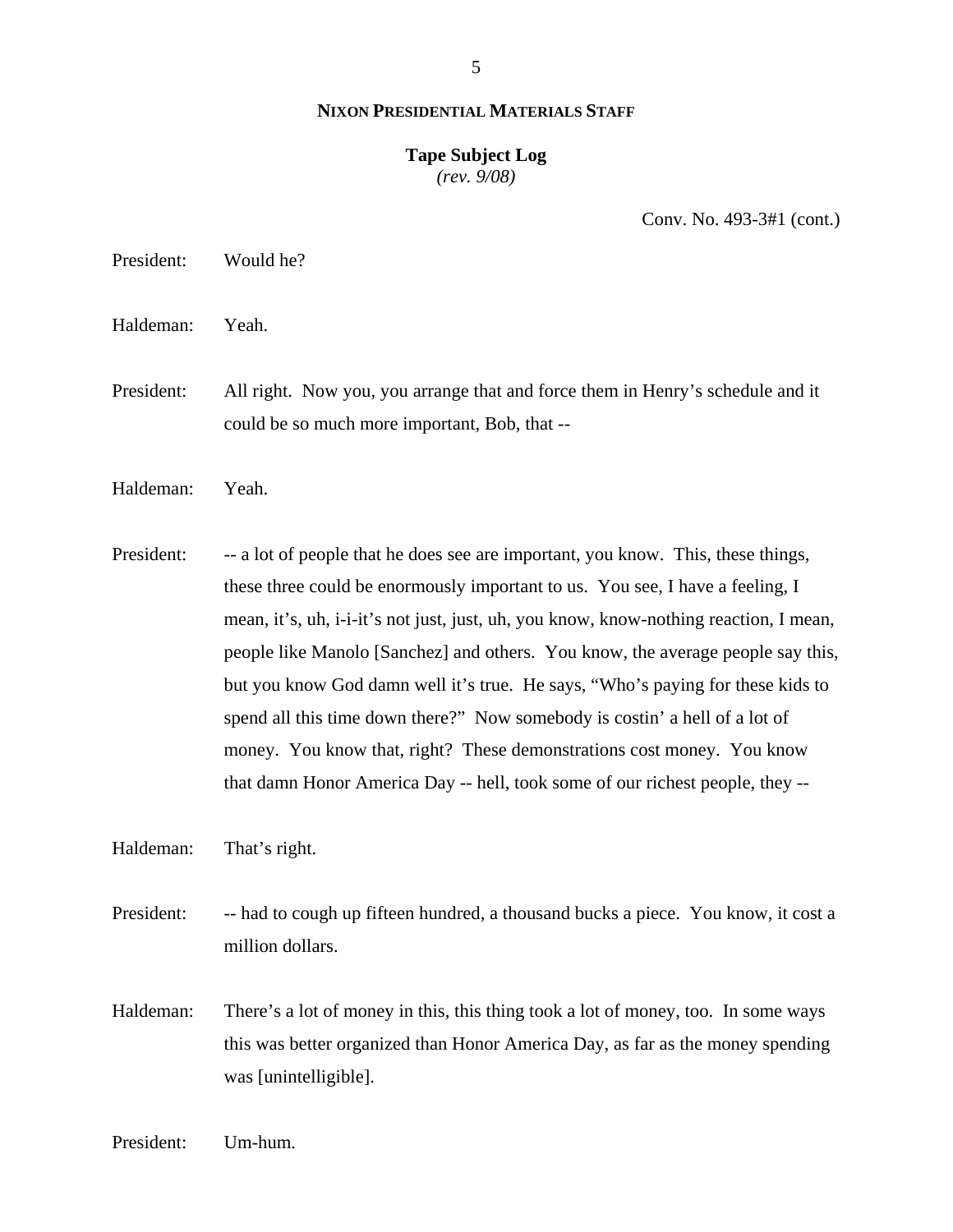### **Tape Subject Log** *(rev. 9/08)*

Conv. No. 493-3#1 (cont.)

- President: [Unintelligible] gone on for a long time. So my view is, there's a lot of, we might be able to begin to pull some of the, and, and, it's Jewish money for the most part, except for that crazy [Stewart R.] Mott [unintelligible]. It's worth taking another poll on this, don't you think so?
- Haldeman: Yeah, it is.

President: The handling of the demonstrators makes it newsworthy and timely, at the moment, rather than just, well, what do you think of his hand-, what do you think of the, the, the, the pullout thing and the war. It's a new subject --

- Haldeman: Um-hum.
- President: -- then you throw the other into it too, see. That gives you four questions, get it down to four questions [unintelligible] release, four or five --.
- Haldeman: Speaking of ORC [Opinion Research Corporation], we can ask all the questions we want --
- President: Yeah.
- Haldeman: -- in different ways, then only release those we want to release.
- President: In a telephone poll you don't ask too many [unintelligible].
- Haldeman: No, that's right. You can only ask a limited number, but --
- President: Yeah.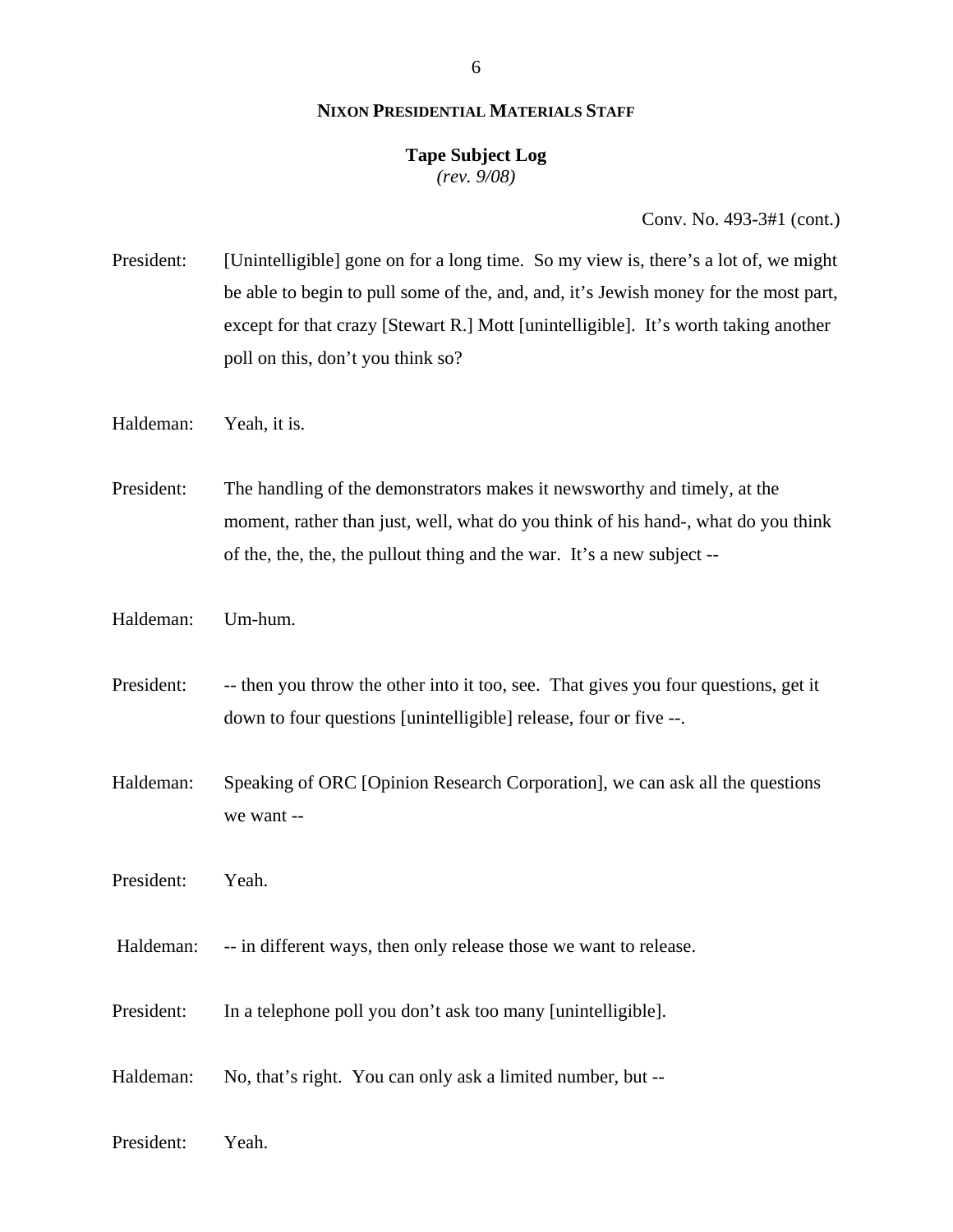# **Tape Subject Log**

*(rev. 9/08)*

Conv. No. 493-3#1 (cont.)

- Haldeman: -- but, uh, [unintelligible] look I deal on five hundred instead of a thousand [unintelligible].
- President: Yeah.
- Haldeman: The problem: I'm not sure they can do a thousand in one night on this kind of knockdown notice.
- President: Yeah. Why, won't they do it in two nights, right?
- Haldeman: They may.
- President: Well.
- Haldeman: They can take it and, see, 'cause Thursday night and Friday night, we can have a Saturday, we can get it in --
- President: Plenty of time.
- Haldeman: -- the Congressmen's hands Monday morning.
- President: Plenty of time. Sure. Rushing the papers, but we're not so sure about the papers this time anyway.
- Haldeman: We're really not.
- President: Get it to the Congressmen, say this is for release Tuesday.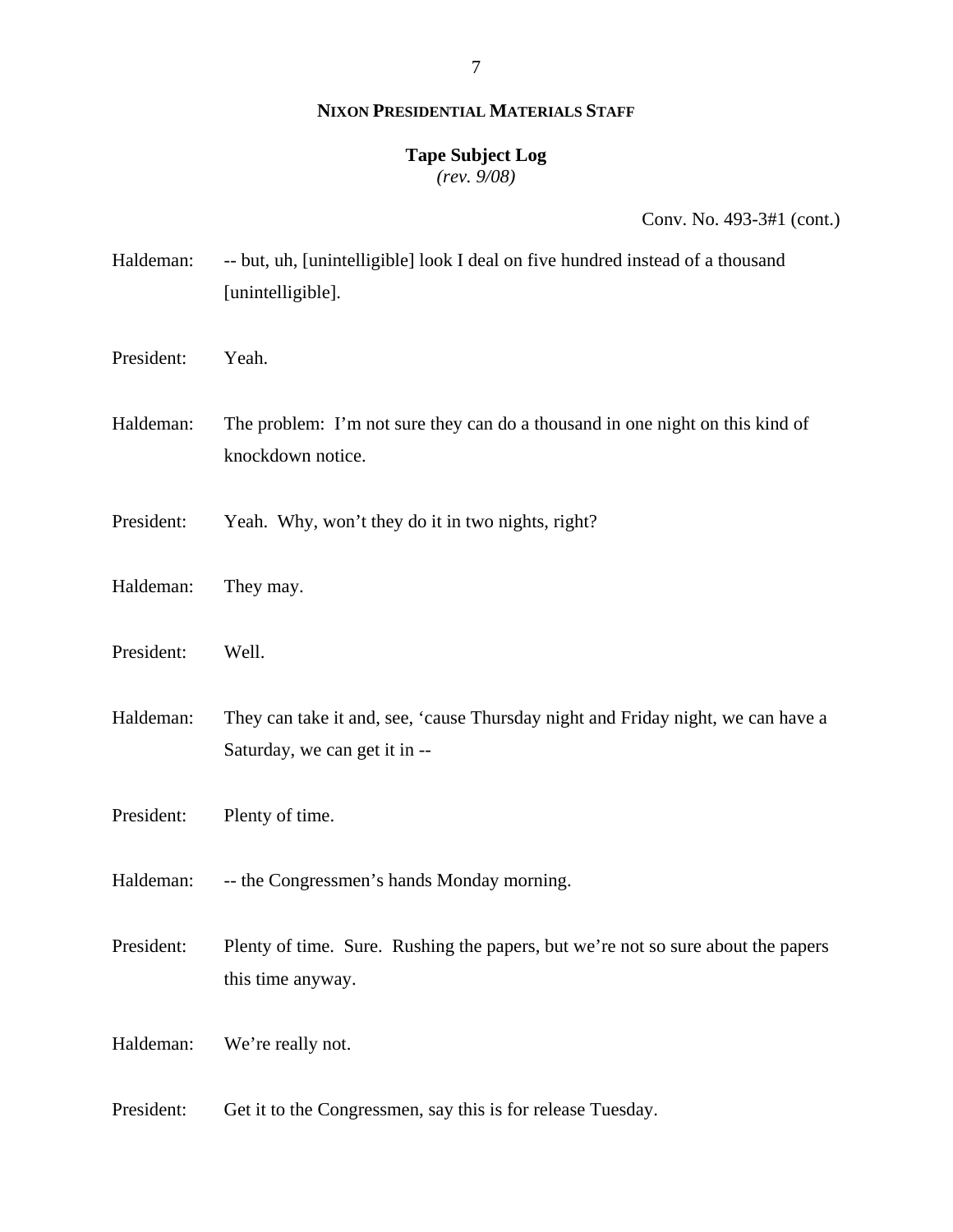# **Tape Subject Log**

*(rev. 9/08)*

Conv. No. 493-3#1 (cont.)

- Haldeman: It doesn't get, uh, well, it depends on the bounce. Once in a while it gets a play in the papers, and sometimes it doesn't. I don't think you'd get a flip, anyway. [Unintelligible] the other one made the magazines and TV and everything else, so you never know.
- President: [Clears throat] These people up here are sorta gun-shy in the House and the Senate, or have been.
- Haldeman: Well, we got a good thing on this thing now. See, last night at, at College Park they had a demonstration.
- President: Yeah [unintelligible].
- Haldeman: Three thousand students came out to block the road, and [Marvin] Mandel called up the National Guard and moved National Guard right on to the campus. Bang! Just like that. Now there's a example of what you were talking about -- we've set the example here --
- President: That's right.
- Haldeman: -- of how to deal with this stuff. And what was the result of that? The, no disruption of classes. They put a, Mandel put a curfew on, from nine p.m. last night to six a.m. this morning, told all the kids, "Get back in your closets or you get hauled." Put the National, five hundred National Guard troops on the campus. This is a little Jewish Democratic Governor who's, who's moving in, doing this -

-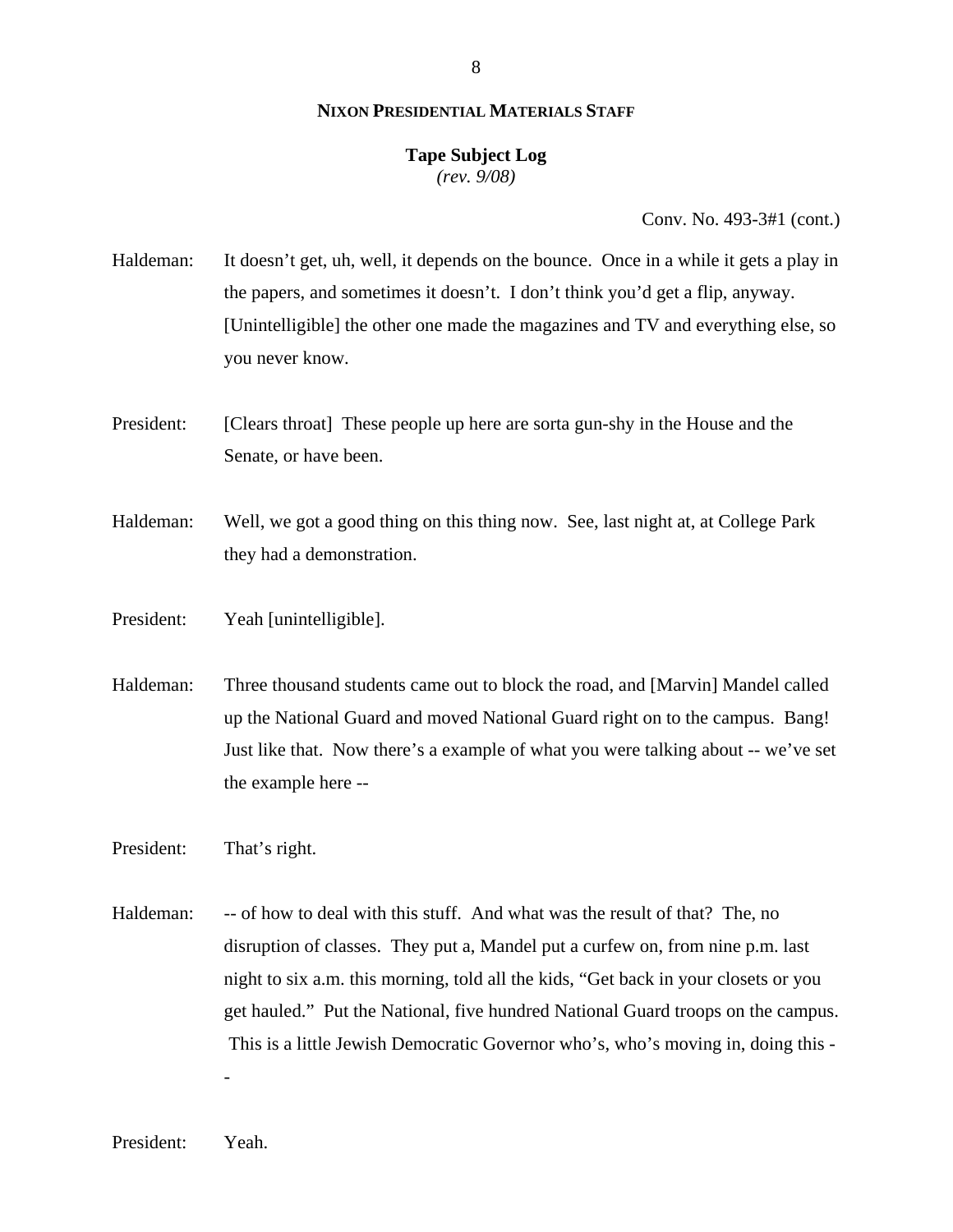# **Tape Subject Log**

*(rev. 9/08)*

Conv. No. 493-3#1 (cont.)

Haldeman: -- doing it with, with great, he was on the radio explaining it, and he, he had no waverings about what he was doing at all [unintelligible]. They turned that thing off fast. Hey arrested a bunch of 'em and, uh, [unintelligible] you put a little starch into some other people's bonds on some of this too, 'n', 'n' that, it you --

President: Um-hum.

Haldeman: -- get some credit for that, it'll do some good.

President: [Unintelligible], uh, what I want to do, really, is to stop the damn things.

Haldeman: John [D.] Ehrlichman's got a very good --

President: Yes.

Haldeman: -- line on that.

President: Get some people who have been booked down there to stop them so that we just don't have this [unintelligible] --

Haldeman: Yeah.

President: -- goin' on --.

Haldeman: Yeah.

President: Beyond certified people, you get them confused and say, "Christ, everybody's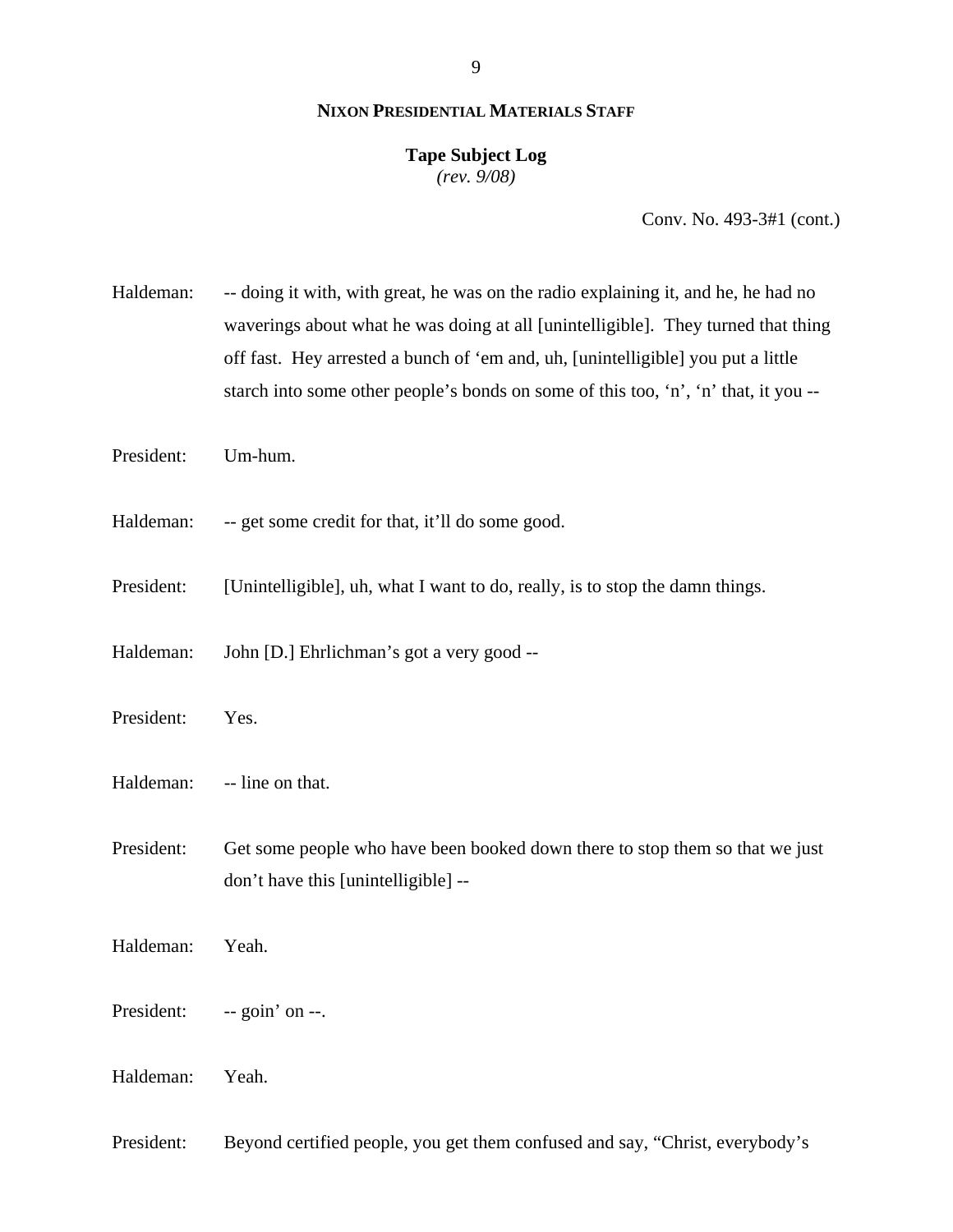10

# **NIXON PRESIDENTIAL MATERIALS STAFF**

### **Tape Subject Log** *(rev. 9/08)*

Conv. No. 493-3#1 (cont.)

against the war." Ya know, uh --.

- Haldeman: Well, on this, they're talking about violation of constitutional rights and, uh, he's taking the thesis now, which he's developing for standardized answer, is that no citizen has a constitutional right of freedom from arrest. The constitutional rights don't extend to, to arrests; the constitutional right extends to, to punishment. But, uh, the-there's arrests made all the time of people who are later found not guilty. That's what the whole legal system's about.
- President: Sure, you get a fellow --.
- Haldeman: But when there's a reason-, a reasonable, uh, --.
- President: You have a constitutional rights not to be held an unreasonable length of time, you're not to be tried --
- Haldeman: Immediate --
- President: -- you must get a fair trial.

Haldeman: -- immediate and fair trial and, and, uh, these people have not, have not been held and a lot of 'em have been left, let out without convictions, but. uh --.

President: Good point.

Haldeman: They've got a very good case built on this whole thing now of, of how Chief [Jerry V.] Wilson had to move in on this basis, uh --.

President: Do they have a, do they have any kind of statistics with regard to damage done, or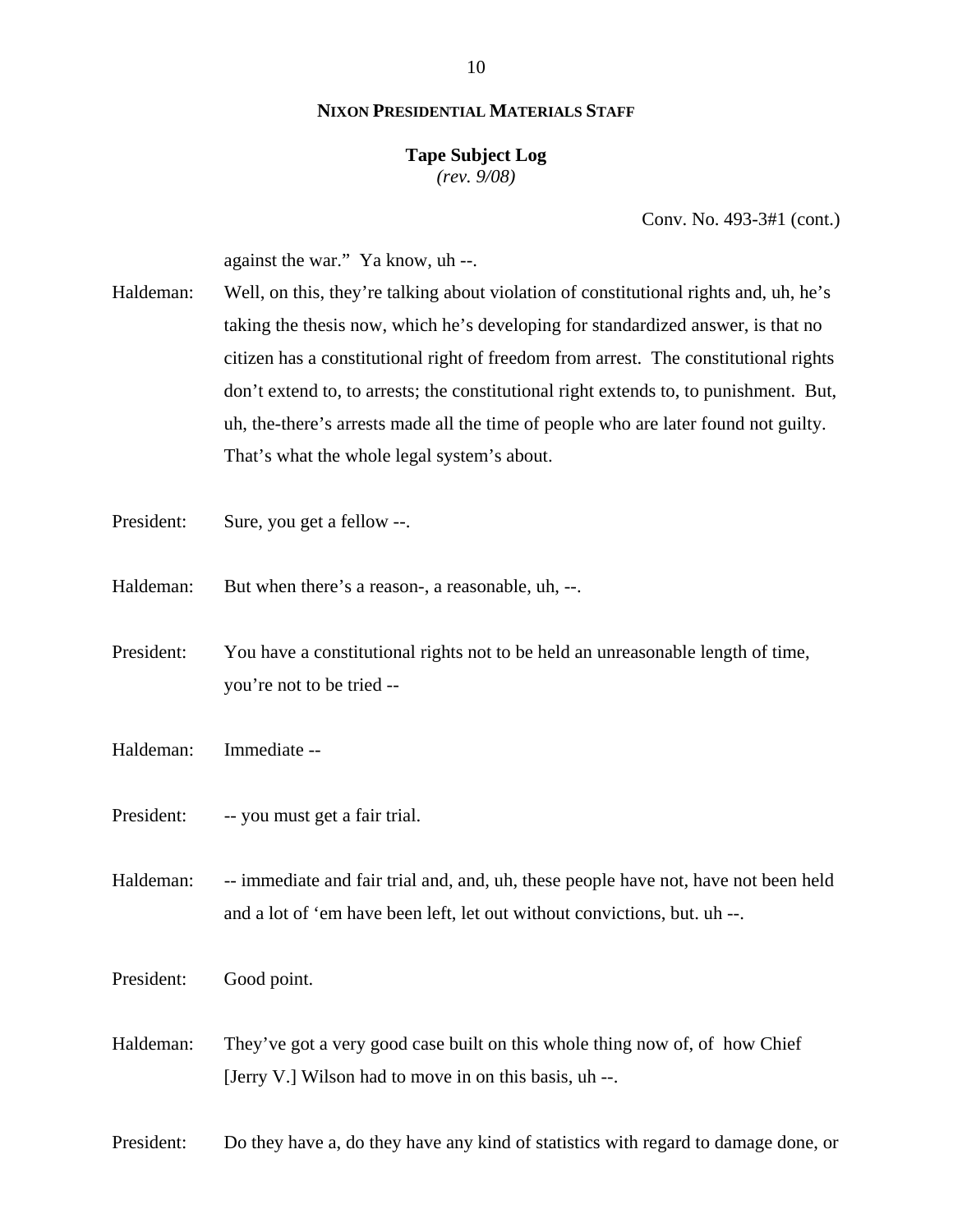# **Tape Subject Log**

*(rev. 9/08)*

Conv. No. 493-3#1 (cont.)

anything, or aren't they good enough to use?

- Haldeman: They have some. They didn't do a hell of a lot of damage.
- President: Okay.
- Haldeman: Uh, that was --
- President: Well, use --
- Haldeman: -- really, that --
- President: -- use, well then, use the horrible examples: they slashed tires --
- Haldeman: That's --
- President: -- they --.
- Haldeman: -- that's, it's the specifics --.

President: [Unintelligible].

Haldeman: [Unintelligible]. We do need more. There's also been a good thing building up, which is, is, helps in this regard, which is a, uh, uh, a taxpayer's revolt in the District [of Columbia], because they have to pay for all this, and they're talkin' about the cost of it and the cost was high, in extra overtime for police 'n', 'n' clean-up crews, 'n' emergency measures 'n' all that and, uh, so the District taxpayers are bitchin' about why should they have to pay for the cost of these people coming in and --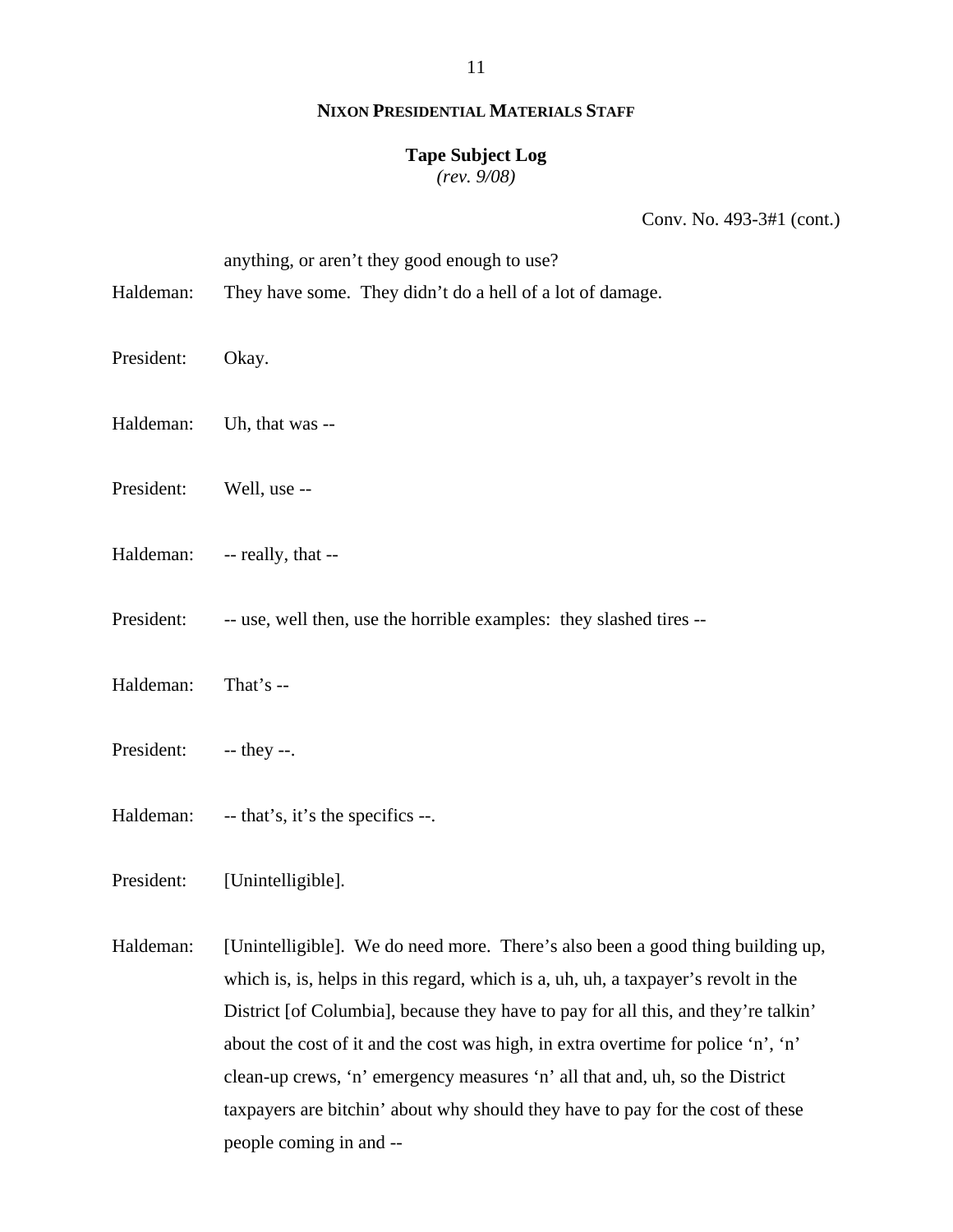# **Tape Subject Log**

*(rev. 9/08)*

Conv. No. 493-3#1 (cont.)

[An unknown person enters and speaks to the President on another matter]

- Haldeman: -- they, uh, that's pretty good. I mean, that makes the point of what this kind of stuff costs.
- President: How much did they say?
- Haldeman: They, I, they haven't given a decent, a dollar figure, they just --.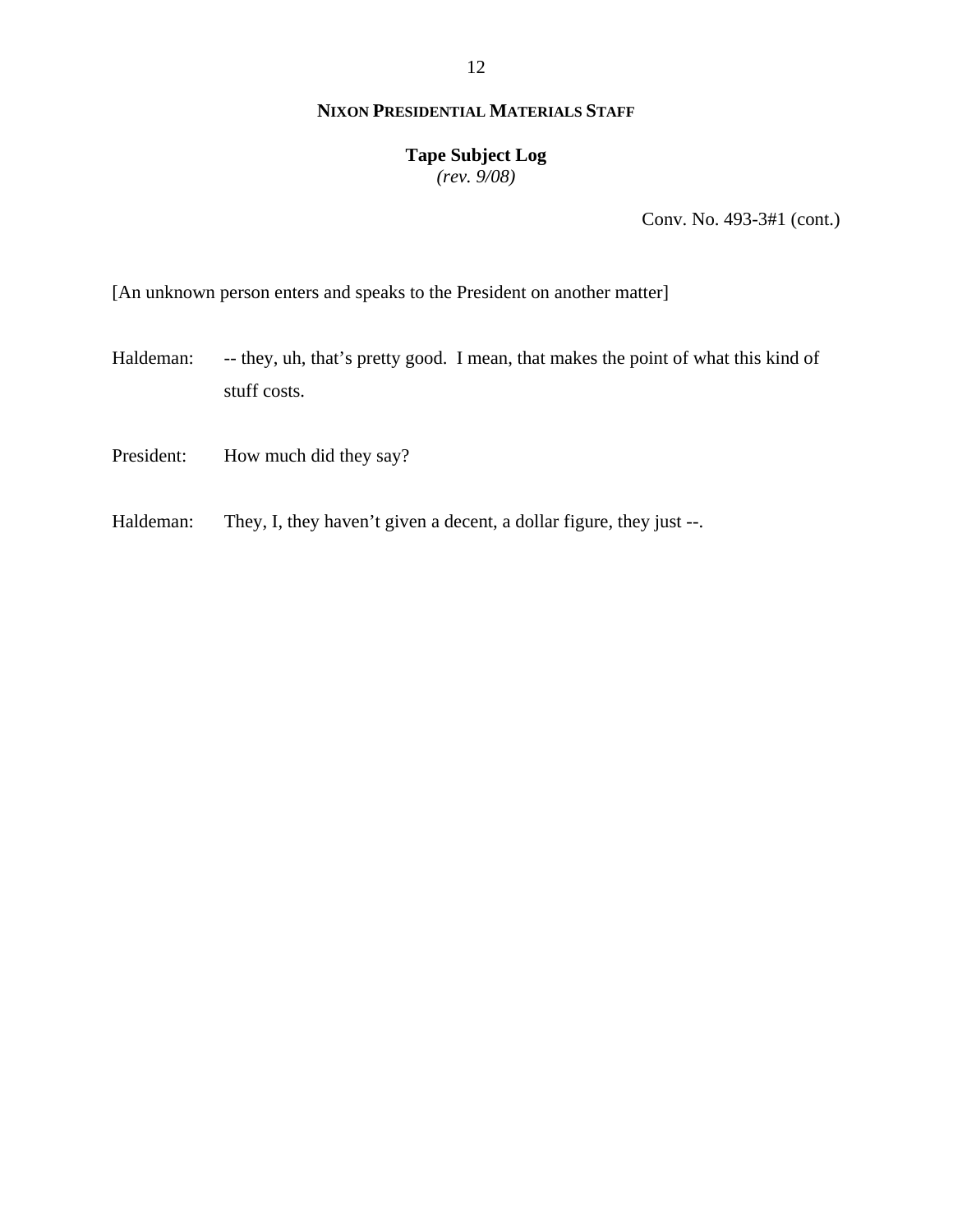# **Tape Subject Log**

*(rev. 9/08)*

# Transcript #2: Part of a conversation between President Nixon and H. R. ("Bob") Haldeman in the Oval Office between 9:38 am and 9:41 am on May 6, 1971

Conversation No. 493-3#2

- President: How much did you say it cost [unintelligible]?
- Haldeman: Don't have the dollar figure, but they, they, they're working up the dollar figures, and there've been estimates, you know, so many million dollars to --.
- President: I thought we'd get a revolt, that'd be great --.
- Haldeman: Well, they're starting th-there, there's a fuss starting to build on that an' I don't blame 'em on the District residents, because they pay the property taxes here, that have to support the police force. An' they're, one thing they may do is come to the Congress and ask for, for a, money for this, which is a perfectly justifiable expense.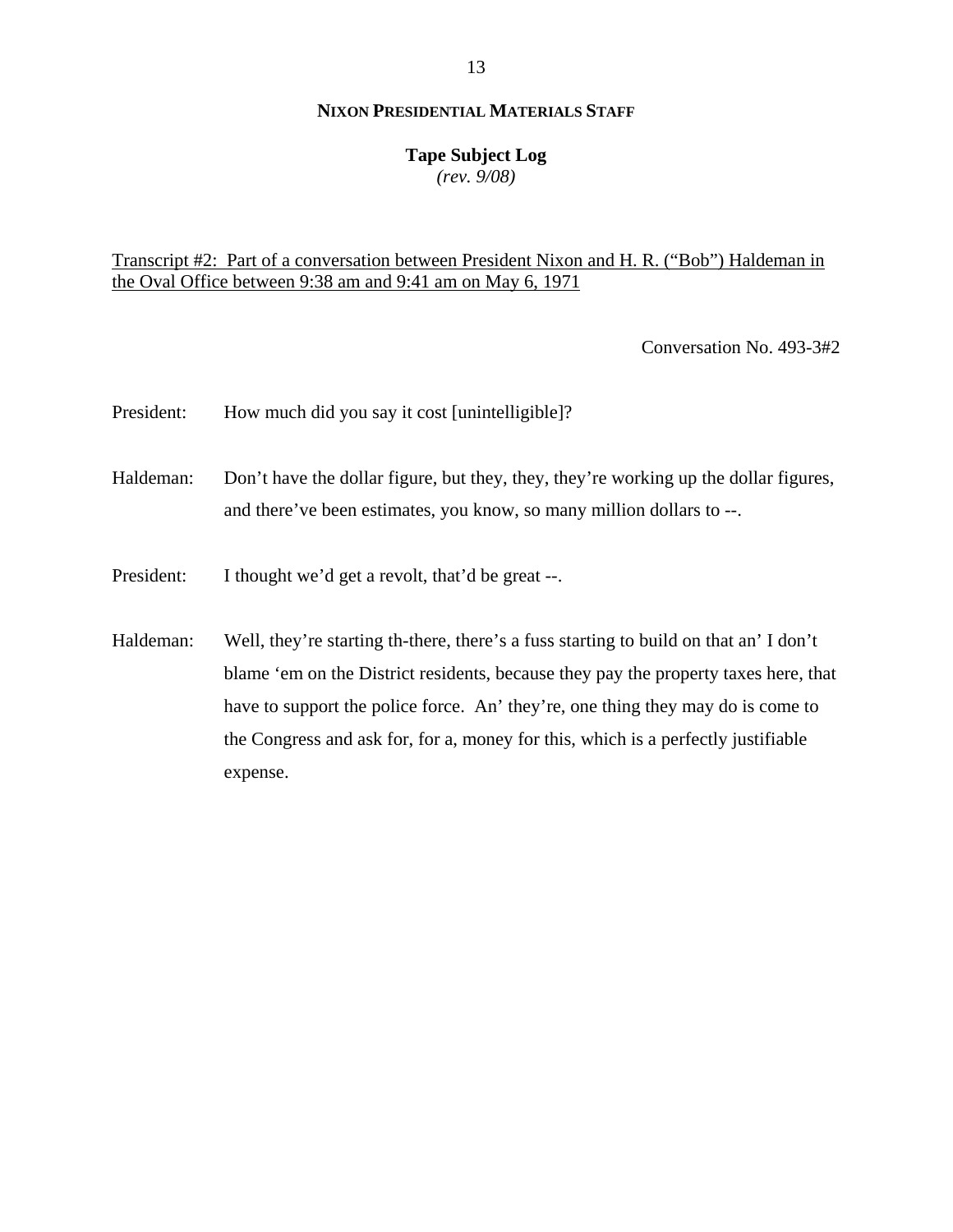# **Tape Subject Log**

*(rev. 9/08)*

# Transcript #3: Part of a conversation between President Nixon and H. R. ("Bob") Haldeman in the Oval Office between 9:41 am and 10:00 am on May 6, 1971

Conversation No. 493-3#3

- President: I think the tax revolt, you've got a good point there. Somebody just might start, you know, [unintelligible].
- Haldeman: Well, they'll start letters to the editors and stuff like that.
- President: Right.
- Haldeman: [Unintelligible].
- President: Great.

Haldeman: And, uh, [unintelligible] that down a little bit. A lot of reaction, which shows the importance of just the little things, a lot of reaction to that nude guy at the Capitol. That, that people are really upset about.

President: What 'd he, what does he want, did he [unintelligible] up, tell me what went on at the Capitol?

Haldeman: Oh, yeah. The guy stood up on the, on the top parapet at, on the House side of the Capitol steps, took off all his clothes, and he stood there like this. Just, you know, standing there with his balls hanging out. Way up, full view, another guy next to him with a Viet Cong flag, 'n' they've made a big point of both of 'em. *Washington Post* has a picture of him on the front page this morning with a little black square covering up his vital parts. And they say that the photograph was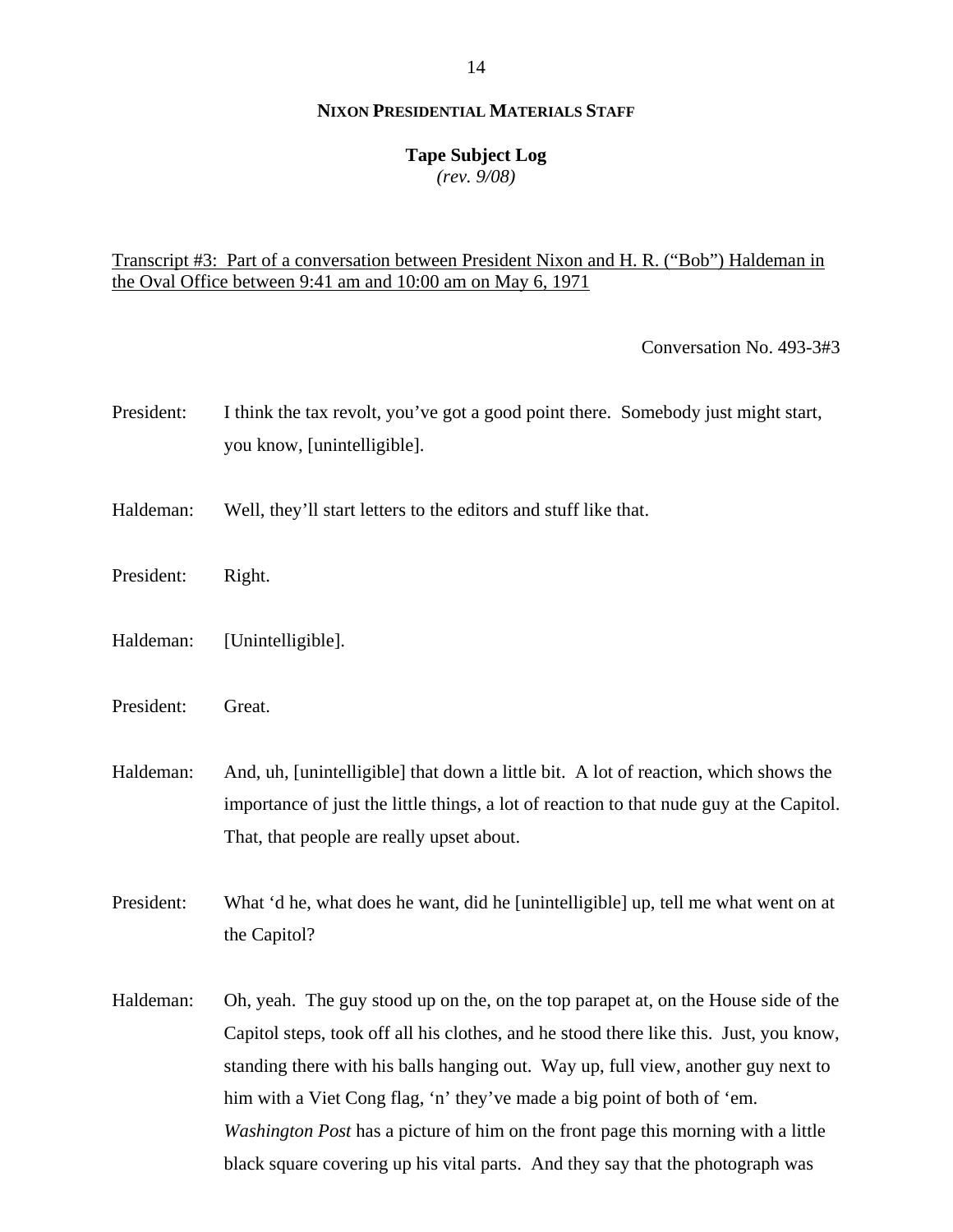# **Tape Subject Log**

*(rev. 9/08)*

Conv. No. 493-3#3 (cont.)

retouched.

- President: But if they couldn't get anybody through the lines --.
- Haldeman: It was on TV [television] also.
- President: -- [unintelligible].
- Haldeman: They had him on, they had the guy on --.
- President: I understand the police wouldn't let people through the line to tear down the flag.
- Haldeman: No.
- President: Swell.
- Haldeman: It's too bad. No, somehow we've gotta bust through 'em [unintelligible]. Hell, they wouldn't [laughs] they, they wouldn't let Congressmen through the line.

President: They wouldn't?

Haldeman: [Ronald V.] Dellums, they hit Dellums in the stomach with a club, he says.

- President: Balls! He's lying.
- Haldeman: He says they treated him like a nigger. He said, "If I'd been a white Congressman, they wouldn't have done that."
- President: He's lying, he's lying, you know damn well they didn't.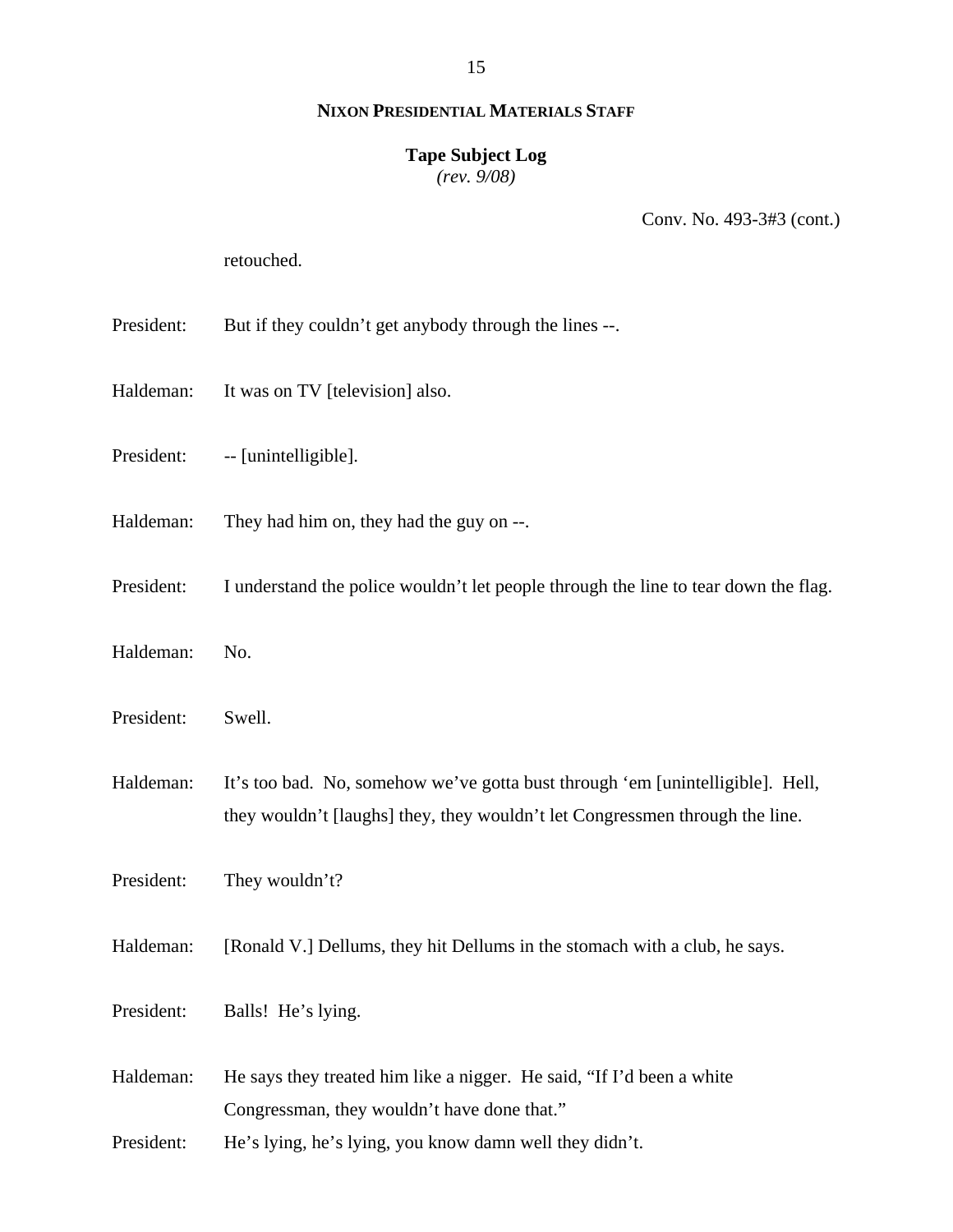# **Tape Subject Log**

*(rev. 9/08)*

Conv. No. 493-3#3 (cont.)

Haldeman: An', uh, [Walter F.] Mondale, I guess they stopped.

- President: Yeah, Mondale's lying, too. It's like --.
- Haldeman: He hit, he hit a policeman. Mondale, he hit the guy, said, "Get outta my way, I'm a United States' Senator."

President: Senator [unintelligible] try to create his martyrdom, and so forth. Well, let them be on that side, but they're treading pretty gingerly, right? [Unintelligible].

Haldeman: Yeah, they were talkin' about some, one Senator who was standing there, and one of the peaceniks, shaking his head, said, "It's very discouraging having [unintelligible] worked [unintelligible] you know to bring this war to an end an' everything to see this type of circus that does so much harm to the whole thing."

- President: Yes [sighs].
- Haldeman: [Unintelligible].
- President: I still think we got, reserve some [unintelligible] we are all tryin' to get it out. God damn it, that's the wrong --.

Haldeman: Did you see the, did you see the [Jerald F. ("Jerry")] terHorst column on the, on the veterans' thing.

President: He did it well.

Haldeman: He did a beautiful job.